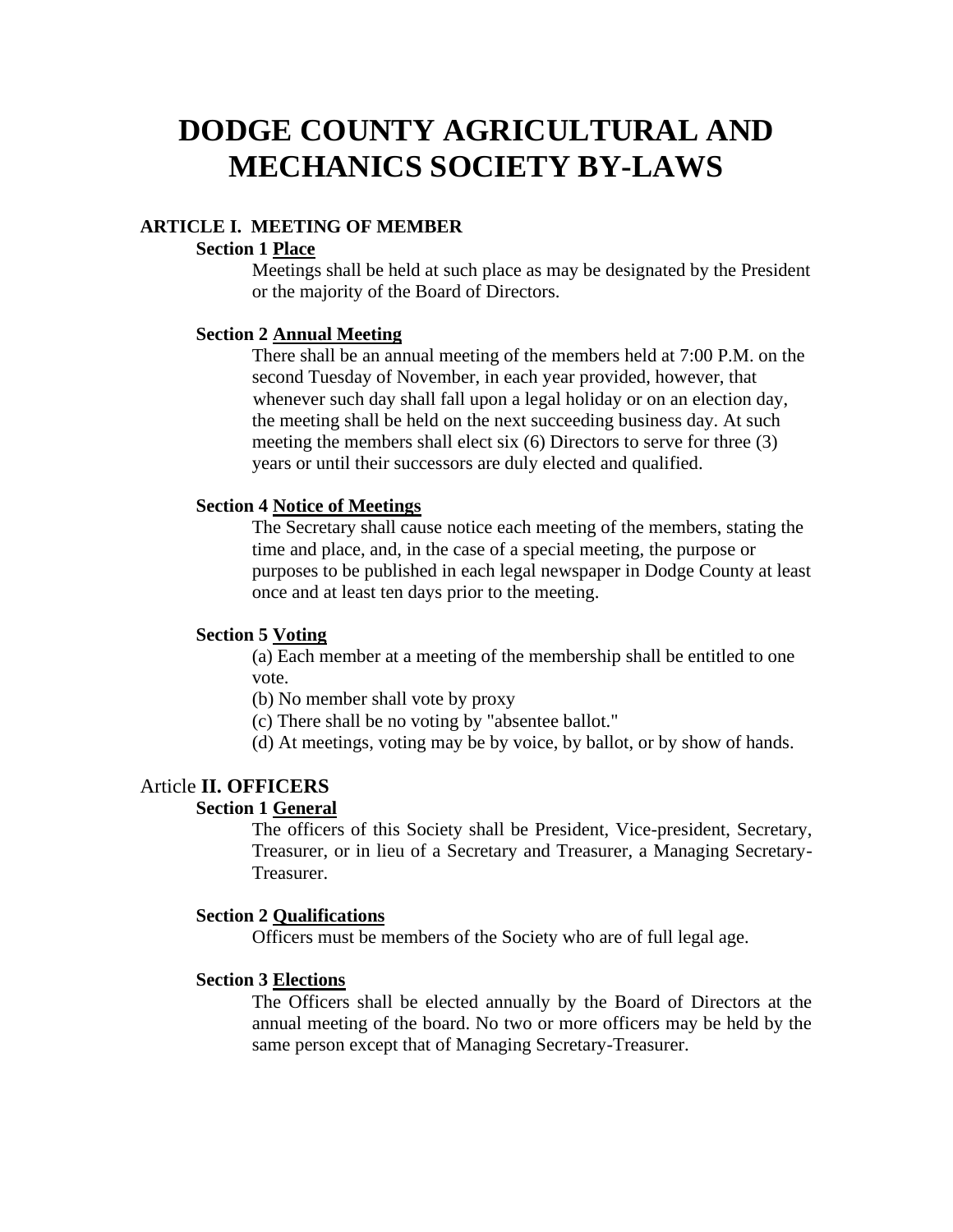# **Section 4 Duties**

# **(a) President**

The president shall preside at all meetings of the Society and its Directors and shall be the Chief Executive Officer of the Society performing all duties as may logically devolve upon the office.

# **(b) Vice-President**

The Vice-President shall perform the duties of the President during the absence or disability of the President.

# **(c) Secretary**

The Secretary shall take and keep minutes of all meeting of members and directors and shall record or cause to be recorded all proceedings thereof in a book to be kept for that purpose. The Secretary shall also perform such other duties as may logically devolve upon the office.

**(d) Treasurer**

The Treasurer shall prepare and have custody of all financial records of the Society, shall have custody of its funds and securities and shall be responsible for their deposit and safekeeping. The Treasurer shall be authorized to disburse the funds of the Society under the direction of its members and directors.

# **(e) Managing Secretary-Treasurer**

If this office is created in lieu of the separate offices of Secretary and/or Treasurer, the Managing Secretary and/or Treasurer shall have the duties of the Secretary and/or Treasurer as set forth in paragraphs (c) and (d) above.

# **Section 5 Executive Committee**

During the intervals between the meetings of the Board of Directors, the Board may appoint an Executive Committee which shall possess and may exercise all the powers of the Board of Directors in the management and direction of the affairs of the Society in all cases in which specific directions shall not have been given by the Board of Directors provided however, that they shall make no contract involving the expenditure of more then \$1000.00 unless authorized to do so by the Board of Directors at its meeting next succeeding such an action and shall be subject to revisions and alteration by the Board provided, however, that no rights of third parties shall be affected by any such revisions or alteration. Regular minutes of the proceedings of the Executive Committee shall be kept in a book provided for that purpose. A majority of the Executive Committee may act by the written memorandum of a quorum thereof although not formally convened; it shall fix its own rules of procedure and shall meet as provided such rules or by resolution of the Board of Directors, and it shall also meet at the call of the chairman or of any member of the committee.

# **Section 6 Sub-Committees**

A Sub-Committee can be appointed by the Executive Board at anytime.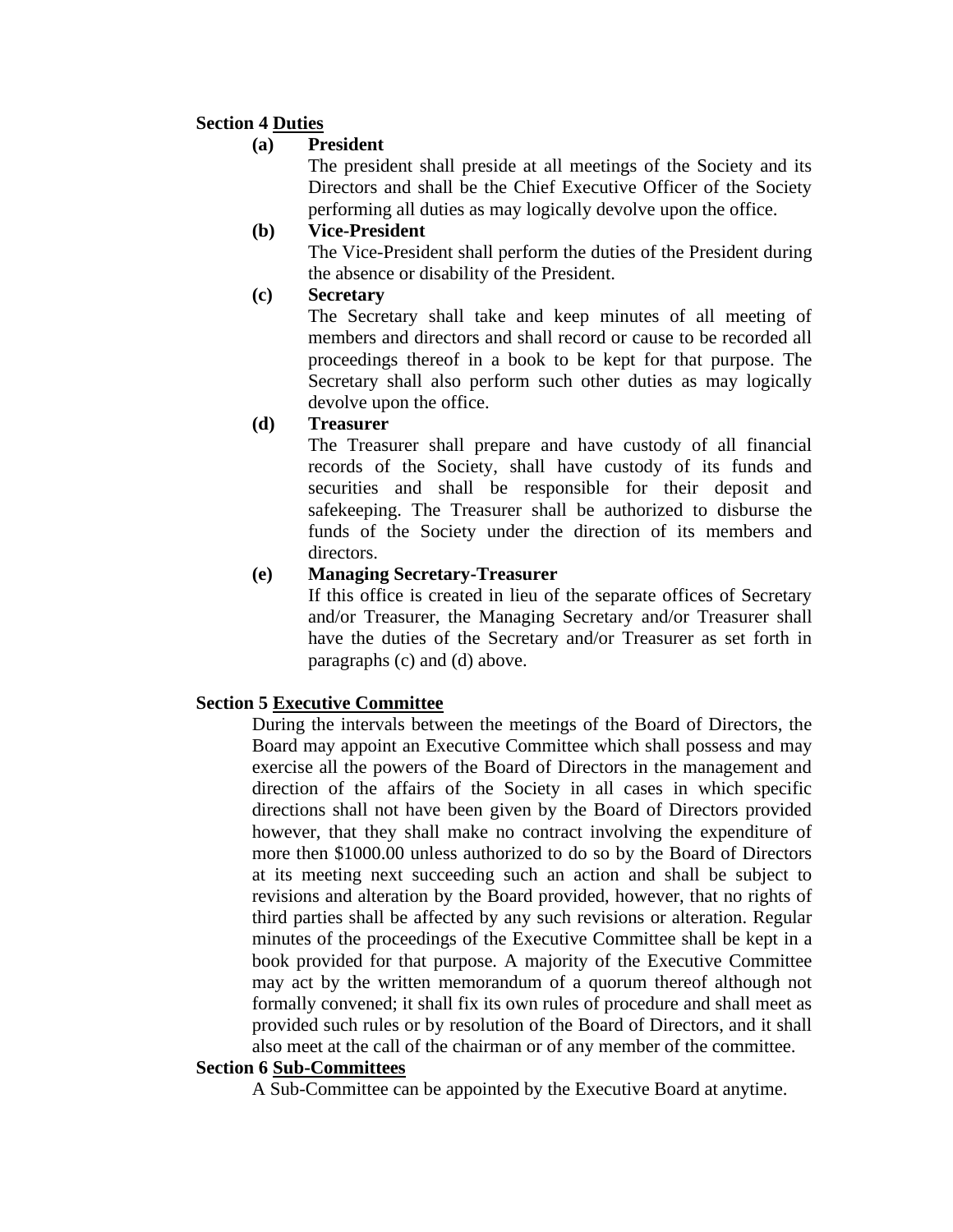Any expenses which need to be incurred by a sub-committee; need to be brought to the Executive Committee for approval.

#### **ARTICLE III DIRECTORS**

#### **Section 1 Quorum**

A quorum of the Board of Directors is a majority of all such directors duly elected at any given time. The acts of a majority of the directors present at a meeting shall be the acts of the Board.

#### **Section 2 Meetings**

An annual meeting of the Board of Directors for the election of officers and the transaction of any other business shall be held in each year without notice at the place and immediately after the annual meeting of the members. The President or any six (6) members of the Board of Directors shall have authority to call by three (3) days written notice a meeting of the Board of Directors at such time and place as stated in the notice, but any director may, in writing, either before or after the meeting, waive notice thereof, and without any notice, any director by his attendance at and participation in the action taken at any meeting shall be deemed to have waive notice thereof.

#### **Section 3 Vacancies**

Vacancies in the Board of Directors shall be filled by the remaining members of the Board, though less than a quorum, and each person so elected shall be a director until his/her successor is elected by the members, who make such election at their next annual meeting provided, however, that any vacancy in the Board of Directors shall be filled by any person who is a legal resident of Dodge County, Minnesota.

## **Section 4 Attendance**

Each member of the Board of Directors shall be and must maintain viability as a member through participation. Each member must attend at least 4 regular meetings each calendar year for which no absence shall be more than six consecutive meetings. Any member may be granted extended absences by way of showing a special need or circumstance. Any member in violation of attendance may be removed by a majority vote of a quorum of members at any regularly scheduled meeting. Attendance can be via telephone if the board elects to allow teleconferencing for any meeting held.

#### **Section 5 Members-At-Large**

The Board of Directors may elect up to three (3) Members-At-Large which will serve a term of three (3) years. Members-At-large must be a legal resident of Dodge County, Minnesota.